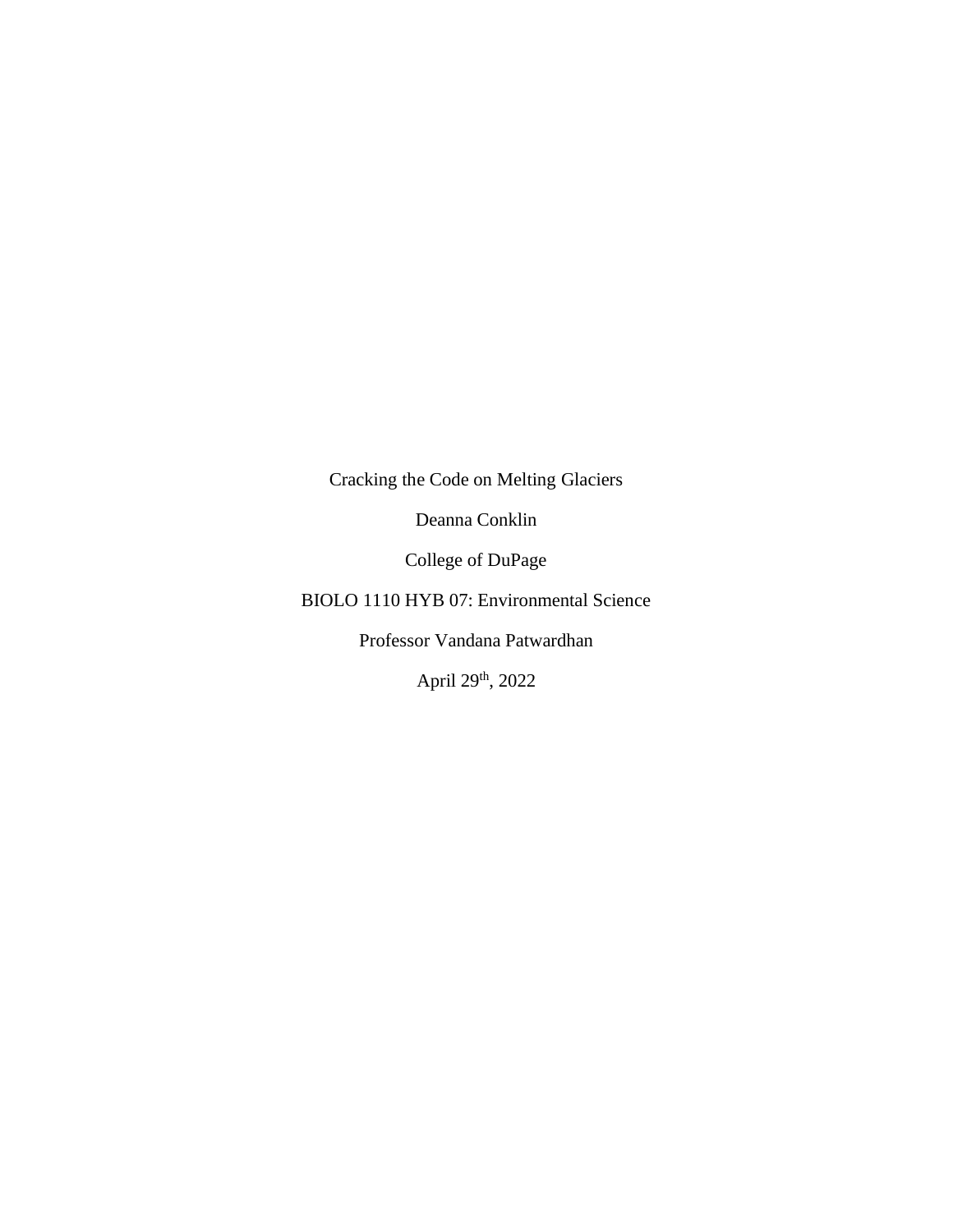It's June 8<sup>th</sup>, 2009, a little girl and her family are on a trip visiting all the coastal towns of Alaska. The first town you stop in is Juneau. Where you can visit the ice glaciers, go dog sledding, shopping in local towns, and maybe even grab a bite of fresh-caught king crab from the Pacific Ocean. As we travel to our first destination to see the glaciers, you are greeted by a local tour guide who takes you around the glacier park explaining the ever-changing wonder behind the glaciers. Just as our tour was about to end, you hear this crackling sound, and you start to look around, asking yourself "Where is that sound coming from?". After a few minutes, your eyes then set upon an ice glacier where there was an enormous chunk of ice that broke off and fell into the surrounding water. Now, being only 10 years old at the time, the little girl didn't think much of "Why did part of the ice glacier break off? Does this have to do with global warming and or human-related activities? Or what happens to the arctic animals affected by the melting glaciers as their habitat is physically depreciating right before their eyes?" At the time the little girl didn't think of those questions, rather she was more fascinated and astonished at the glaciers decent. For she didn't know the devastating effects melting glaciers could have on the arctic animals living nearby, human life, and the surrounding environment.

Ice glaciers are essentially a large piece of ice floating both above and below a body of water that can extend for miles upon miles, occupying about 11% of the Earth's total land surface **(Britannica, 2021).** Glaciers can often be found on nearly every continent including Antarctica, Greenland, Africa, and both North & South America. However, in order for these glaciers to exist, there must be certain climatic conditions present in the surrounding environment. First, glaciers must be found above the snow line in regions where winters have a high amount of snowfall and cold temperatures, followed by cool, summer temperatures that are not too hot. These ideal conditions allow for the maximum amount of snowfall to accumulate in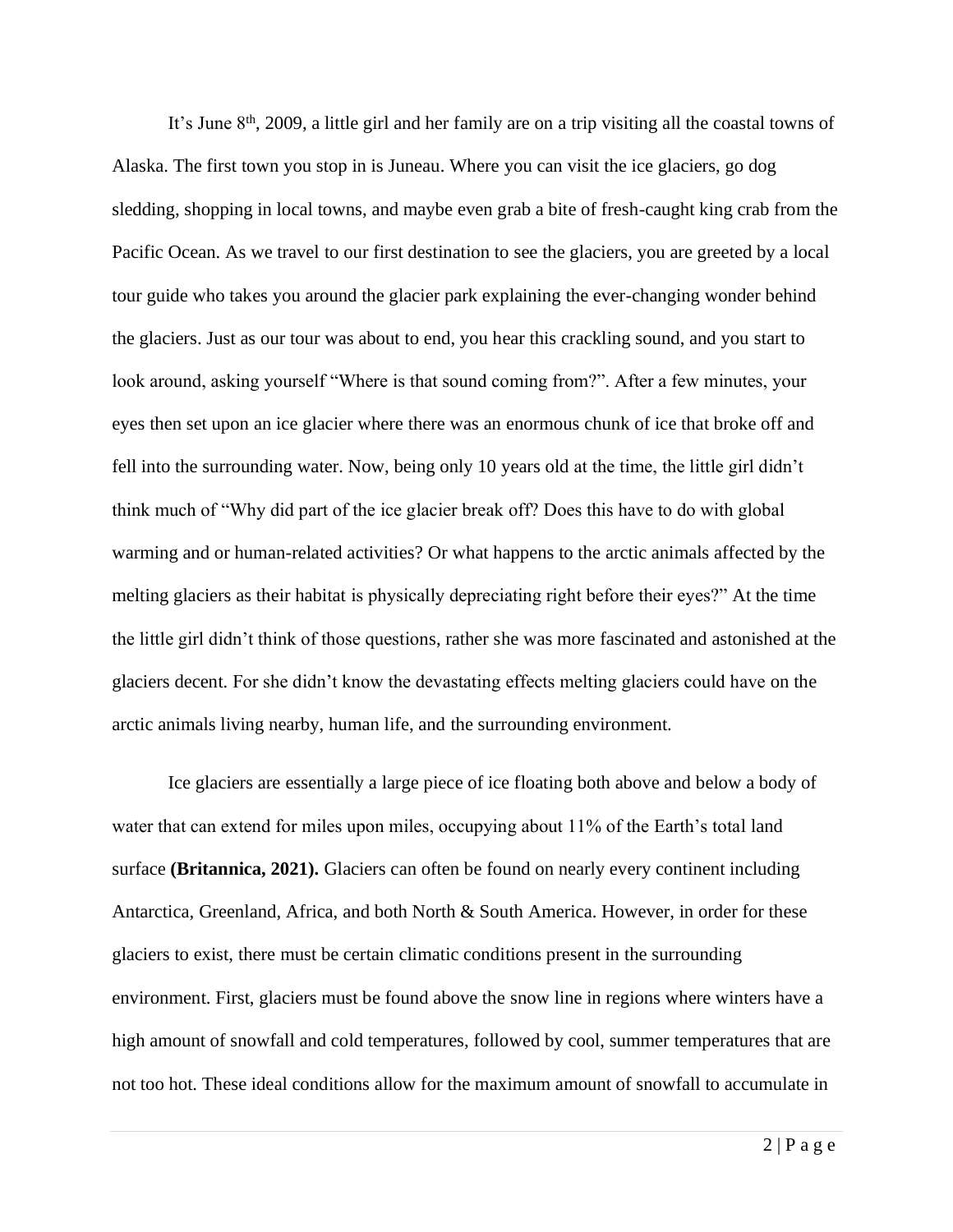winter, whilst slowing down the melting process in the summer overall aiding in the glacier's survival. Generally, if there is more snow accumulation within winter, there will be less melting or calving. Quite similarly, if the snow on the glacier survives throughout the summer, then it creates a layer called a firn, which is a thickening mass of granular snow that has not yet been compressed into the glacier **(National Snow and Ice Data Center, 2021).** While their beauty is exquisite to look at, the main purpose that glaciers serve in today's environment is assisting the ocean currents flow and sustaining some of the largest rivers and lakes in the world. But what exactly happens when these glaciers stop growing and begin to melt? How does this affect the arctic animals that rely on glaciers as their natural habitat? Well, as a matter of fact many of our critical rivers and lakes dry up, ocean currents would stop circulating, therefore bringing massive storms among us. There wouldn't be any glacial residue left, meaning we wouldn't be able to provide fertile soil for growing crops, and lastly, there would be *no* freshwater left for humans, plants, or even the arctic animals to drink. As for the animals, they are losing their habitats right before their eyes left with no protection from other predators and hunters, struggling to find food sources, and are experiencing more interactions with humans, sometimes even leading to lethal outcomes.

"In the arctic, as sea ice melts, arctic wildlife like [the penguins and arctic foxes] are losing their home and polar bears are spending more time on land, causing higher rates of conflict between people." **(Hancock, 2021).** The animals that are constantly being threatened of losing their habitats include both those that live on land and in the ocean. Some most common land animals include the polar bear, penguins, and arctic foxes VS. the ocean animals which include the Orca, Beluga Whale, and the Saimma Ringed Seal.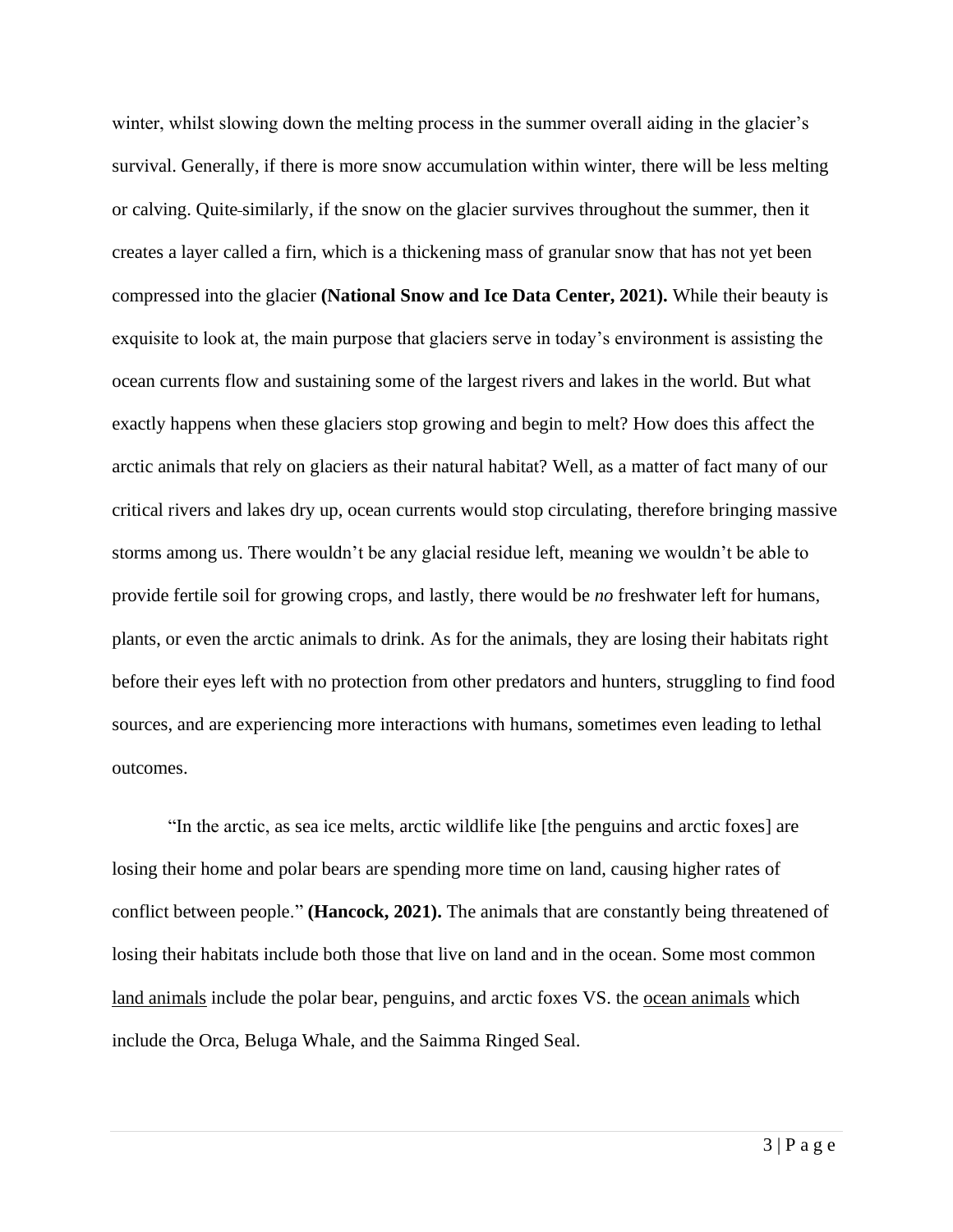**Polar bears** are found in the arctic region who are "uniquely adapted to thrive on sea ice and are dependent on its platform for hunting seals, seasonal movements, summer refuge, traveling to ice or terrestrial refuge areas, finding mates, and breeding." **(Stirling & Deorcher, 2007)**. Due to the sea ice melting, the polar bears are forced to fast and spend more time on land until the sea ice freezes again in autumn. With global warming present, polar bears have a difficult time to adjusting their harvest rate when the ice is breaking up earlier and freezing later. "Ecological studies show evidence that polar bears [have been forced] to spend more time foraging for berries and seabird eggs, which are lower quality foods that require greater effort to obtain." **(Encyclopedia Britannica, 2022).** Polar bears in general stalk and search for ringed seals, bearded seals, and other pinnipeds. Yet for polar bears, its not just the fact that they can't find sources of food and not adapt well to the ever- changing environment, it's their habitat loss that remains the most critical concern.

**Penguins** located in the southern hemisphere are highly vulnerable to changes in climate and ocean temperature including global warming. For their survival, penguins often compete with whales for krill, squid, and cuttlefish as their primary food sources. By being adapted for rapid locomotion in the water, they are able to get away from their competitors very fast. But if there isn't glacial ice present and land predators begin to hunt the penguins on land, "[The Penguins won't be able to 'Toboggan' on snow or ice, sliding on their belly as they propel themselves with their feet and flippers." **(Encyclopedia Britannica, 2022).** Yet without glacial ice present their predators will be able to catch up to them very fast. Another point to be noted is, "Penguins forms colonies in May, lay their eggs in June, and don't fledge chicks until the end of December, so they need that ice to stay in place during all that time, and has to be reliable."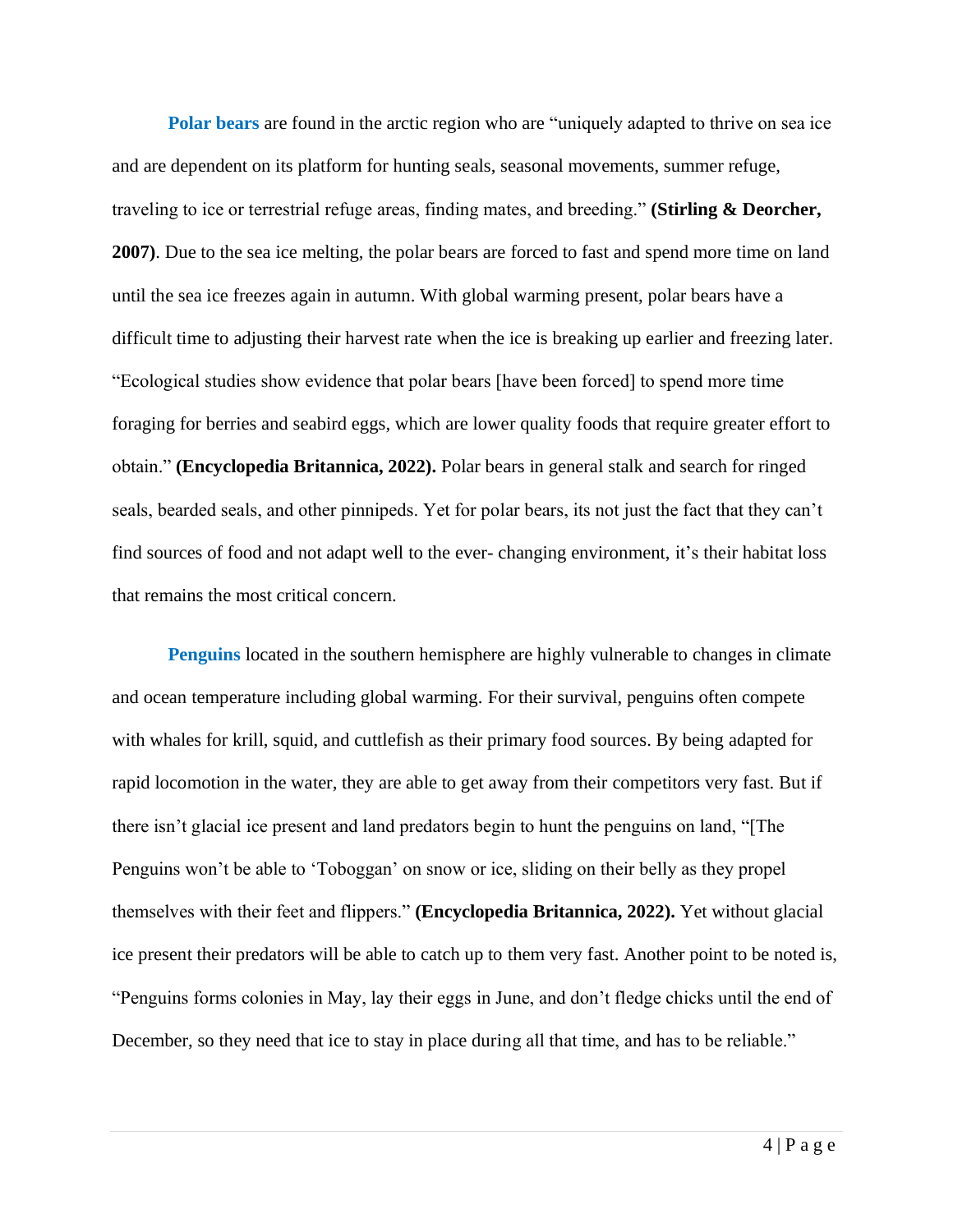**(Liao, 2019).** Not even soon after the chicks hatch, the ice will start breaking before they have developed their waterproof coat, therefore decreasing the penguin survival rate overall.

**Arctic Foxes** can mainly be found in the arctic region on tundra or mountains near the sea. Arctic foxes feed on whatever animal or vegetable material is available and often follow polar bears who leave behind the remains of their kills. Their habitat is being threatened by means of "The treeline is moving further north as the tundra retreats - so they're increasingly crossing paths with their tundra dwelling relatives [The Red Foxes]. Red foxes are twice the size of Arctic foxes and not only compete for prey but can take their dens by killing or chasing them away." **(WWF, 2022).** It's not just the increased contact with the Red Foxes, but other predators involve polar bears, wolves, and humans for hunting their fur. Just like the polar bears and penguins, arctic foxes too use the sea ice to travel from continent to continent in search of food and other populations. "During winter, most arctic foxes do not migrate… but for the small proportion that do migrate, melting sea ice is an even bigger problem." **(Kieren, 2022).** In essence, the melting glacial ice is like a double-edged sword for any arctic animal, both land and ocean habitats since they are unable to retrieve their food for survival and overall build dens as their homes.

Now onto our ocean animals, the **Orcas**, also known as Killer Whales, are essentially located in the Northern Pacific Ocean, North Atlantic Ocean, and also some within the Southern Hemisphere. Orcas normally steer clear of ice to avoid entrapment and suffocating, but with all the glacial ice melting, one might think this is better for them, right? Well, actually with the increase in melting glacial ice, they are starting the venture further into the Arctic, and swimming in the cold water becomes "difficult to navigate through ice-covered sea in that the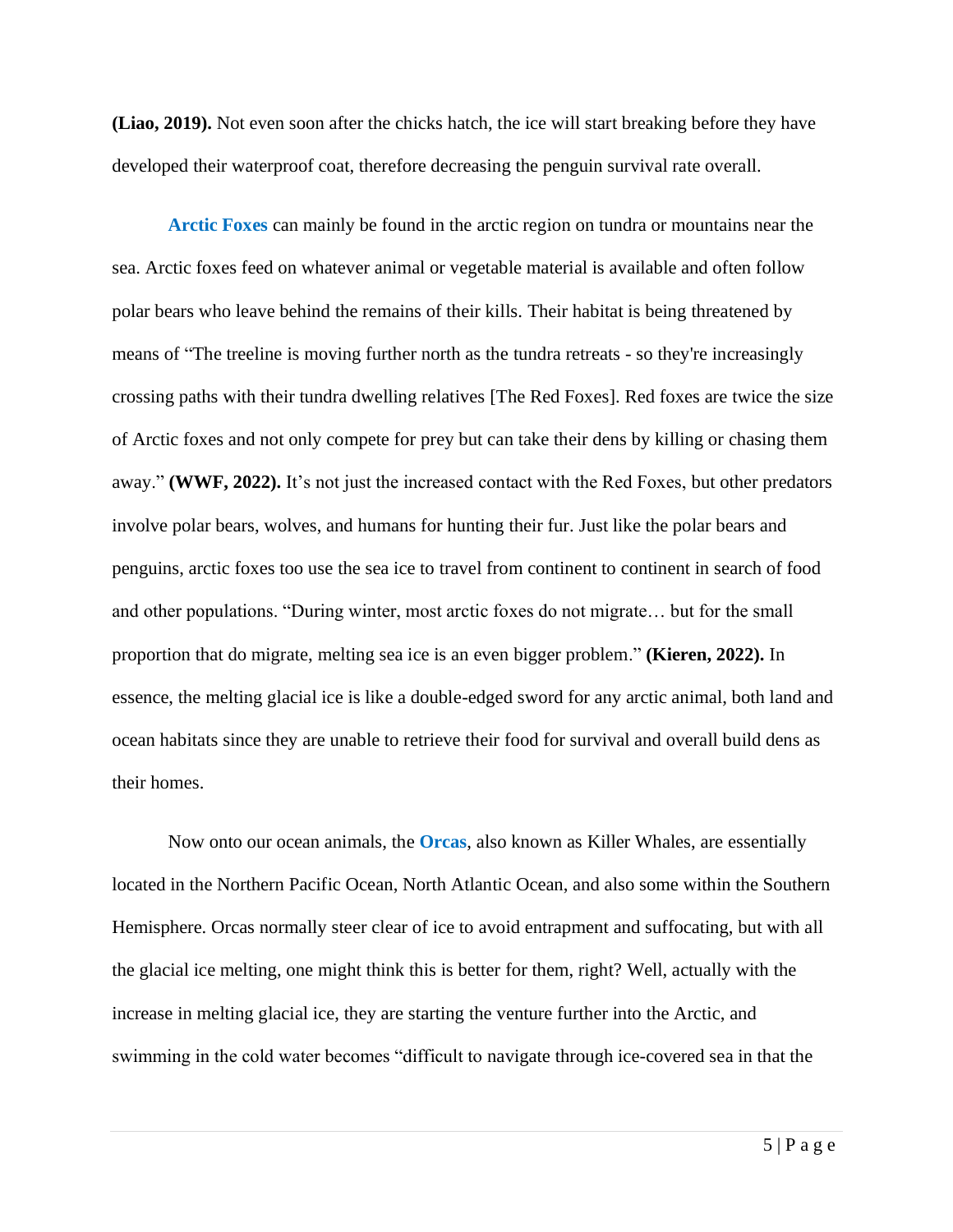tall dorsal fins on their backs [prevents them from plowing] through the ice." **(Harvey & E&E News, 2021).**

Next, we have **Beluga Whales**, who are home to the coastal waters of the Arctic Ocean,. They struggle with a variety of different factors affecting their oceanic habitat. Belugas detect and respond to the presence of ice breaking ships and offshore drilling from great distances. Yet these sounds often disrupt the Belugas behavior impairing their ability to communicate with other oceanic wildlife. Due to "Loss of sea ice and increased ocean temperatures this affects distribution, composition, and productivity of prey communities… and as weather patterns become more unpredictable and extreme due to climate change… other arctic whales will become more susceptible to ice entrapment." **(Reeves, 2009).** As of right now, we don't know how well the Beluga Whales adapt to the constantly changing environmental conditions. But what we do know is when the waters become warmer affecting the oceanic patterns of circulation, and nutrient input change, Beluga Whales begin to move to the Arctic where they weren't present there before. If this happens, seals and other predators will directly compete with Belugas for food sources. In addition to this, Orcas may have a slightly more increased opportunity to prey on the Belugas. Either way both situations cause negative effects on the current Beluga populations.

Last but not least, we have the **Saimma Ringed Seal** who lives near "pack ice" which is also known as a large piece of floating ice driven together into a continuous mass. Saimma Ringed Seal don't particularly have a problem with their food resource allocation seen as they feed on crustaceans, mollusks, and other kinds of fish. However, they are very similar to the Polar Bear's habitat situation in that they both depend on the glacier ice and snowy surface in winter for traveling, building birthing dens with their mates, where they will raise their seal pups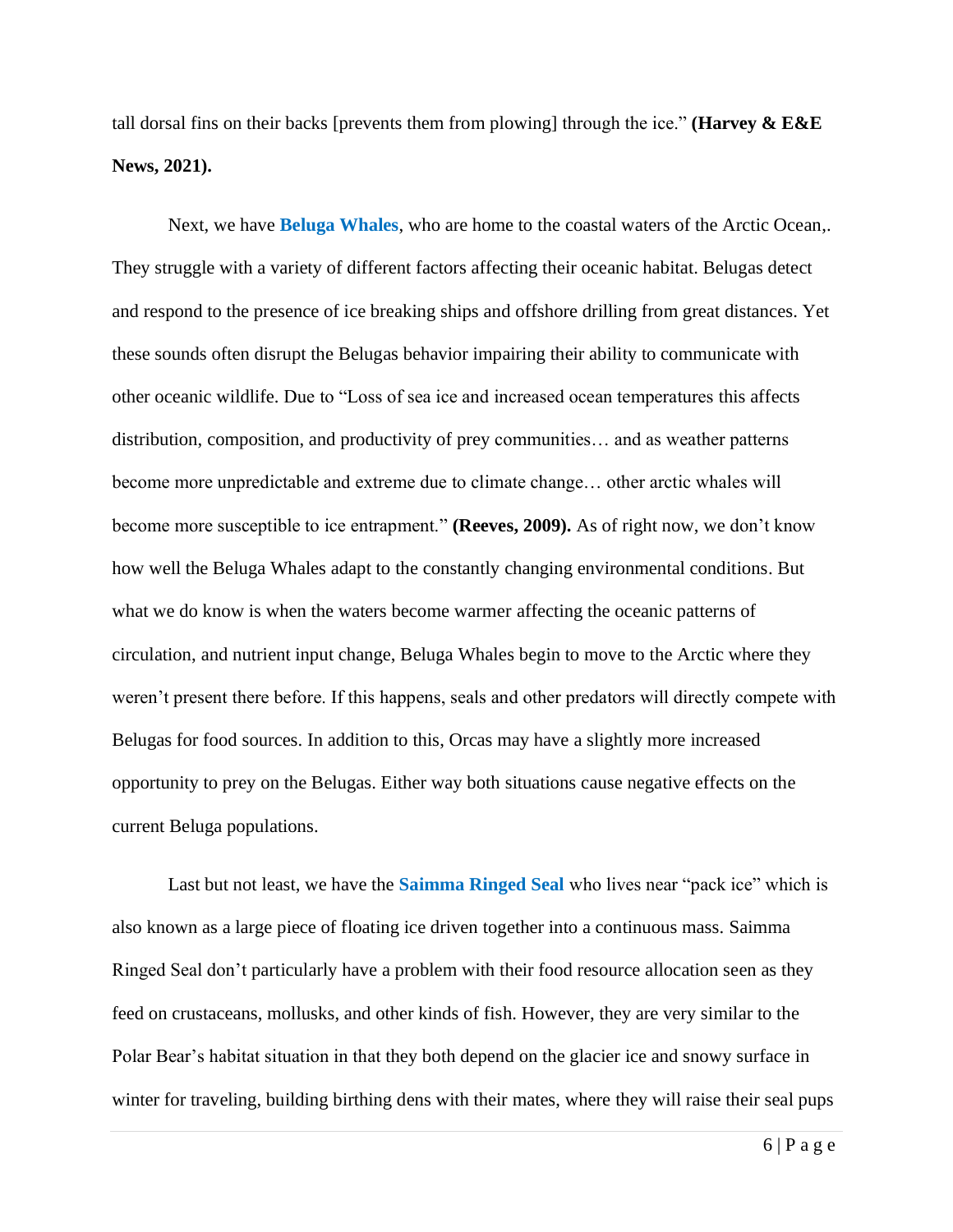and cubs, hunt/locate their food for survival overall. Yet as the ice decreases many will be forced to travel farther for food, spending more time on land leading the seal pups and polar bear cubs to fast for longer periods and experience an increased likelihood of encounters with humans from a young age.

As illustrated from above, we can see that because of our humanly actions, over time we have began to strip away the homes of some among many other arctic animals. To date there isn't much relocation or rehoming solutions because we are unsure of how these animals will be able to adapt in new environments and their overall survival rate. For arctic animals in general who are affected by the glaciers melting, "Additional concerns arise from using model projections to estimate future population trends… because they cannot account for unknown but likely fluctuations in environmental conditions." **(Stirling & Deorcher, 2007)**. Shockingly, yes that is true. There are not as accurate, up-to-date methods for tracking the populations of these arctic animals. Due to the lack of population records of these arctic animals, "Projections [have been inferred in relation to the] shifts in species distributional ranges under future climate change." **(van Beest, et al., 2021).** As a result of the lack of tracking methods used for populations of the arctic animals, they are beginning to wander away from their original habitats, just to search and hunt for food primarily. If we don't begin to keep track of the populations, let alone change our everyday humanly actions within the urban, industrial, and agricultural areas, the glaciers will melt further destroying and harshly affecting the home of many arctic animals, not just the ones mentioned here.

Now that we know which animals are *most* impacted by the glaciers melting, what exactly is causing the glaciers to melt? The central reason for glacier melt is global warming along with other various components factoring into the causation. The first major component is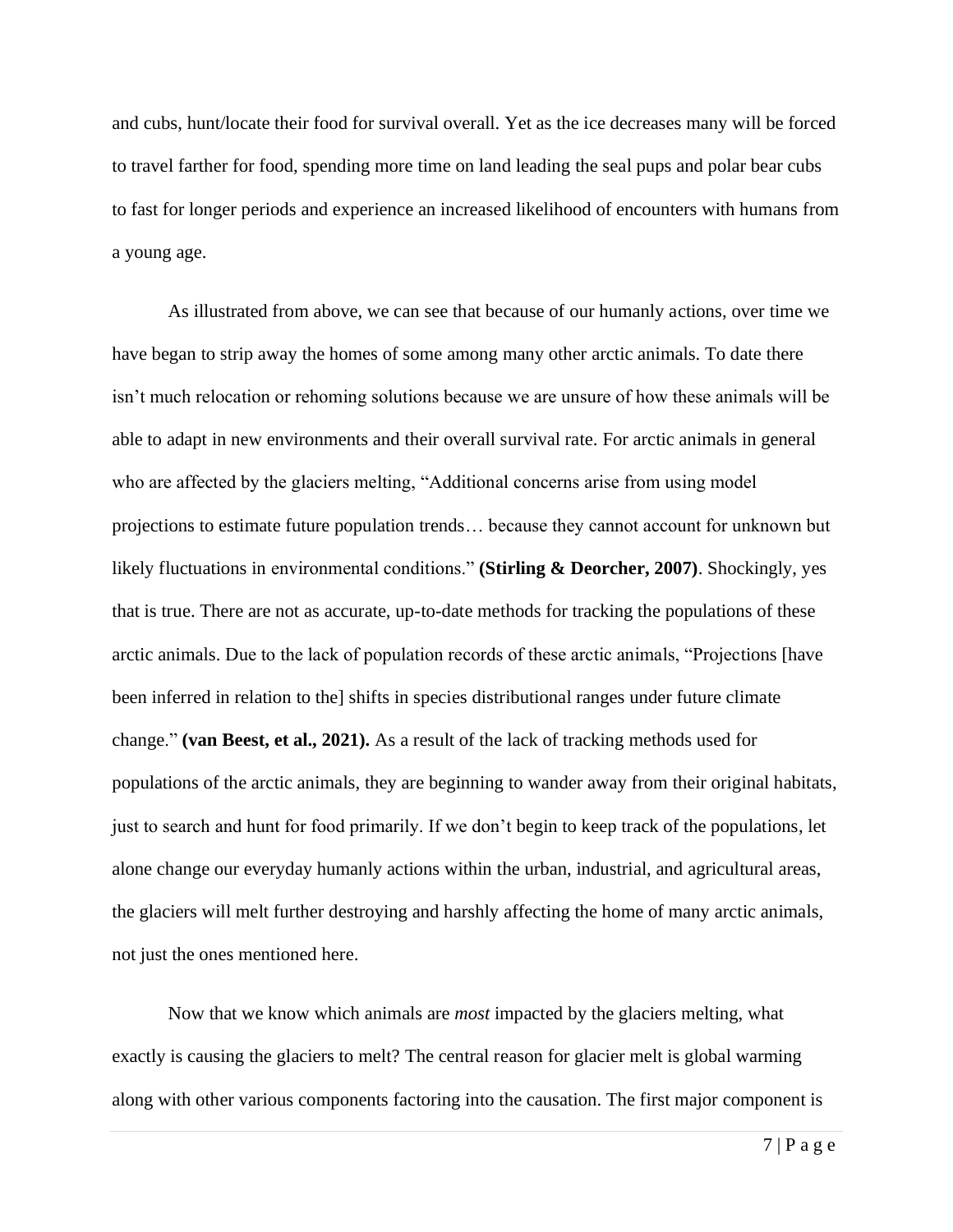1) human activity, followed by 2) warming of the oceans, and finally, 3) oil  $\&$  gas drilling. Human activity involves carbon emissions originating from businesses such as manufacturing plants and daily transportation. Now when businesses manufacture a product, they burn fossil fuels to produce everyday items. With this continuous production of goods and products, there is an increase in CO2 getting trapped in the atmosphere overall raising the global temperature. The same effect goes for humans relying more on their own individual transportation to get to places, whether it's to go to Starbucks for a quick coffee, work, college, traveling, etc. Almost all of us today would agree we prefer to take our own time getting to our destination rather than taking public transportation, because it provides us personal freedom, convenience, and flexibility, a sense of privacy. However, the drawback to driving our own car to our final destination "accounts for 29% of all greenhouse gas emissions in the U.S… but when people ride together on rail systems such as subways and metros, they produce 76% fewer emissions per mile than the average vehicle." **(PSECU, 2019)**. In essence, "We are currently at a global surface temperature operating  $0.81^{\circ}$ C (1.46°F) above the  $20^{\text{th}}$  century average of 14.8°C (58.6°F)."

**(NOAA National Center for Environmental Information, 2021).** If both CO2 and the average global temperature continue to rise at their current rate, it won't be long before all of our glaciers will vanish 100%.

The second component that factors into the causation of melting glaciers is the warming of the oceans. "These large bodies of water absorb 90% of the Earth's total warmth, meaning that sea ice floating in the ocean is subject to higher temperatures and naturally melt as a result." **(Chen, 2020)**. We all know that as the temperature gets warmer during the summer months, the surface temperature of water warms up as well. But if we were to put this in a global perspective, not only does the increasing global temperature cause the glaciers to melt and begin to calve, but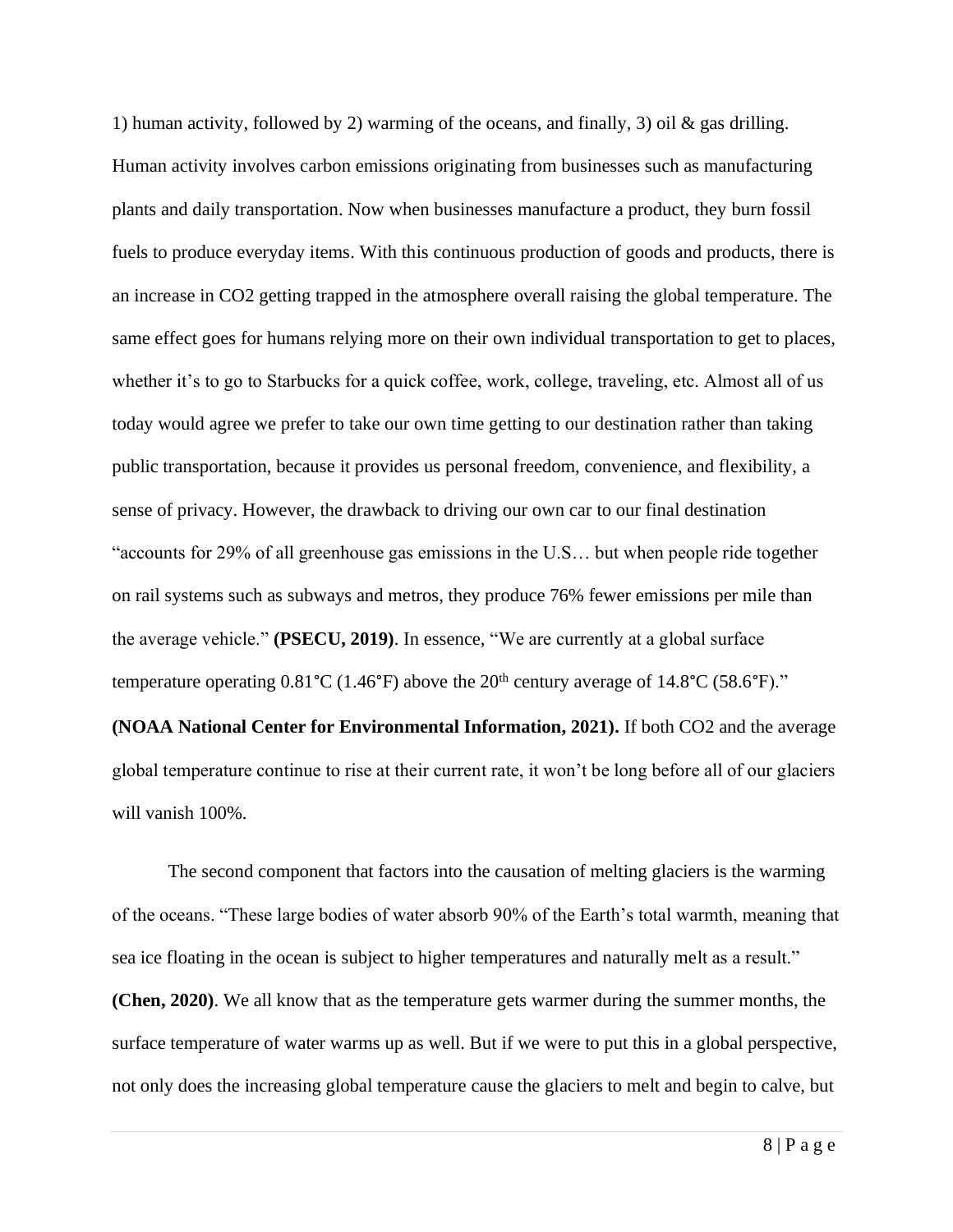"Continuous freshwater inputted from glacier melting leads to ocean freshening and sea-level rise." **(Pan et al., 2022).** Freshening of the oceans doesn't sound as positive impacting as it seems. The freshening of the water reduces the formation of sea floor, causing glacier retreat more rapidly after losing grip of the ocean floor, thus having a significant negative impact on the ocean's role in regulating the global climate. As a result of all these events, the surface water density is actually reduced slowing down the ocean currents that carry warm water over various channels and ultimately stunting the growth of glaciers.

The third component that factors into the causation of melting of glaciers is the burning of fossil fuels & oil and gas drilling. Just like sunlight becoming trapped within Earth's atmosphere warming up our oceans and bodies of water, when we burn fossil fuels, this creates a similar buildup of greenhouse gases in the environment. Not only does the environment experience long term effects, but it also contributes to our sea level rising about every 4 meters over the course of a few centuries **(Carrington, 2015).** As we continue to burn these fossil fuels as energy, we are increasing the risk of melting the glaciers that may soon be irreversible. As for oil and gas drilling, this process is used to extract petroleum oil hydrocarbons to the surface from the underground reservoirs beneath land and ocean floor(s) by using large drilling machines **(Turgeon, A., & Morse, E., 2018).** During the process of extraction, methane is released into the air at the same time producing an atmosphere that is more detrimental than CO2. Methane gas is one of many greenhouse gases that retains heat in the Earth's atmosphere.

A study conducted by Christian Bogdal, a postdoctoral research fellow at the Swiss Federal Institute of Technology, Zürich, and colleagues in November 1<sup>st</sup>, 2009, found that glaciers are releasing toxic pollutants found in great basins where water is used for drinking and fishing purposes, and simultaneously being transmitted through the circulation of our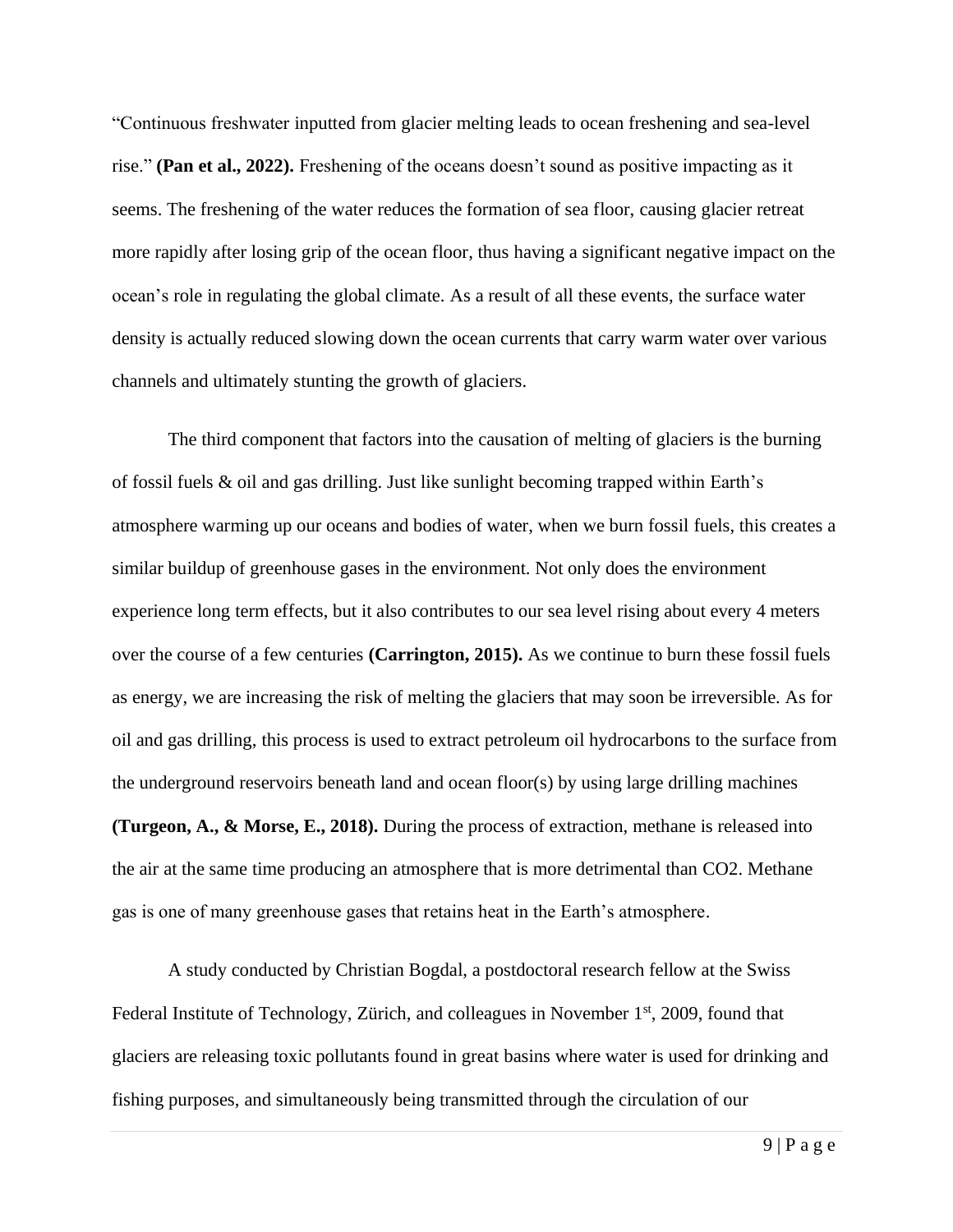atmosphere. "The substances analyzed included 17 dioxins and furans, 18 polychlorinated biphenyls (PCBs), 10 synthetic musk compounds, DDT and two of its transformation products (DDE and DDD), 4 additional organochlorine pesticides (hexachlorobenzene, hexachlorocyclohexane, dieldrin, and heptachlor epoxide), and their transformation products, and polychlorinated naphthalene's." **(Empa, 2009).** These toxic pollutants have the ability to threaten animal life and their habitats, human health, and environment all deriving from urban, industrial, and agricultural areas. We don't visually see these toxic pollutants because sometimes they are tasteless and odorless just like carbon monoxide, so we don't actually know that we are breathing it in. "The evidence to date suggests the release of lead and mercury, concerns areas including the Arctic region, Antarctica, the Alps, the Himalayas, and the Caucasus, Andes, Rocky, Cascade, and Sierra Nevada Mountain ranges." **(Empa, 2009).** 

So, what can we do to further prevent these glaciers from melting and how does this affect the environment we live in? The actions we can take as humans to further prevent the glaciers from melting are 1) reducing our carbon footprint per individual, 2) drive less, and consider other modes of transportation, 3) replacing our combustion engines with hybrid engines to reduce carbon emissions, 4) and lastly, practicing ecotourism to prevent the "declining aesthetics or attractiveness of glaciers while some landscapes face the prospect of sustained decline or even full disappearance. This not only affects glacial cultural appreciation… but it increases the difficult in entering and experiencing glaciers. Some points of tourism even face the risk of glacial disaster." **(Wang, S.-J., & Zhou, L.-Y., 2019).** All of these actions along many others will at least slow down the melting of the glaciers, but never halt it completely. Hence, we need to come together as a community in voicing actionable steps to undo our problems we created, while ignoring this issue will not change anything. We can tailor these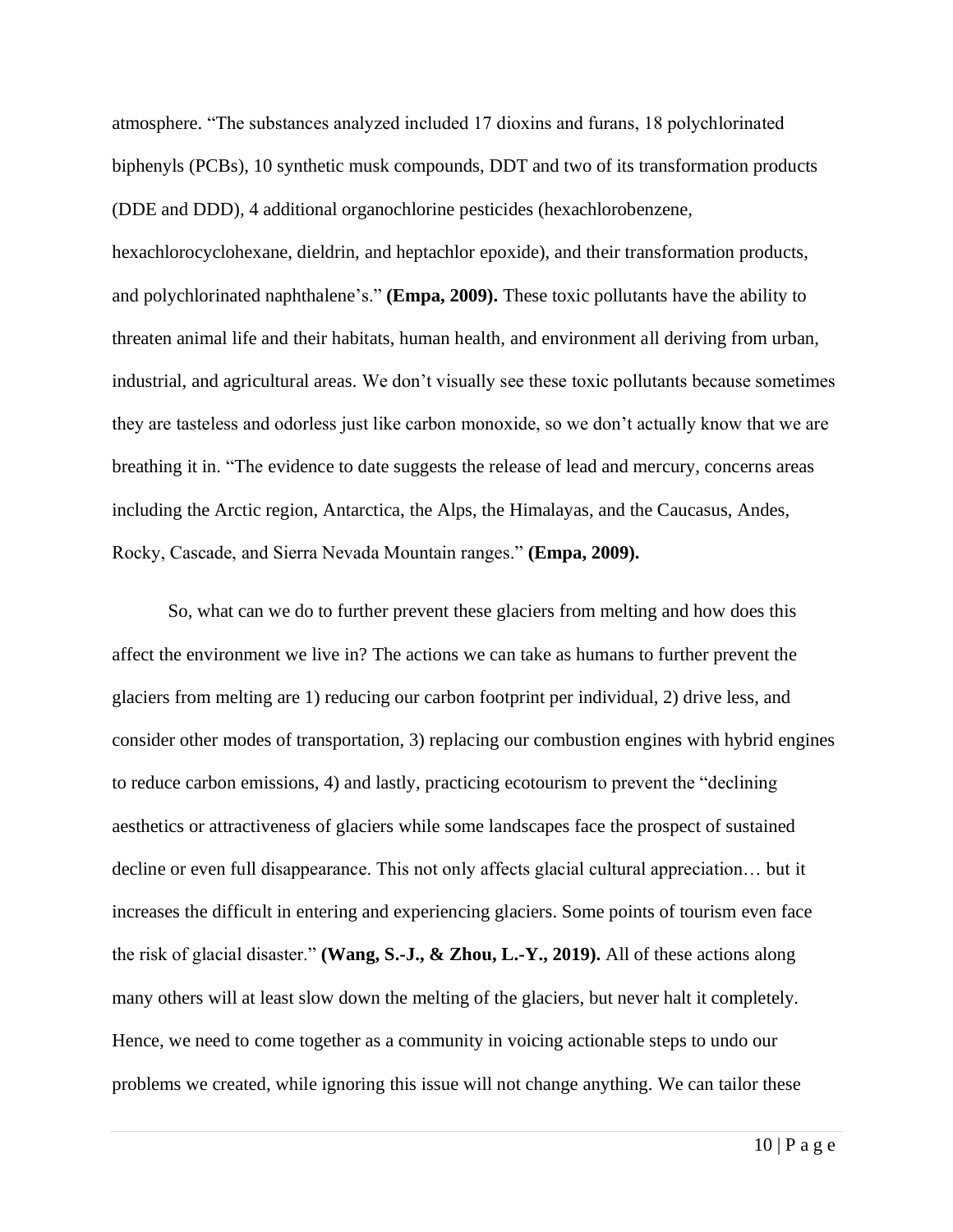additional steps that need to be taken to each of the unique lifestyles we live to allow for the maximization of results. If anything, we can at least protect what's left of our magnificent glaciers from melting and preventing Earthly disasters to protect all living organisms.

By definition of Earthly disasters, we can 1) prevent constant changes in weather patterns, the ocean's water currents, and jet streams, and 2) slow the rise of the sea level. Glaciers often affect weather patterns by forming darker patches of the ocean creating warmer temperatures that disrupt the patterns of the ocean circulation causing heat to not be transported into the Northern Hemisphere. In turn, this transports more heat through extreme mid-latitudes extending to places in the southern border. "Think of it as two highways connecting to big cities… if one is shut down, the other one gets more traffic. [Likewise] in the atmosphere, the traffic is the daily weather. So, if the ocean heat transport slows or shuts down, the weather becomes more extreme." **(University of Arizona, 2021).** As for the rising sea levels, this creates a major risk for cities along any coastline and or continent because this is where the majority of glaciers are located. When glaciers melt, it not only causes the sea level to rise, but the very densely cold ice mixing with warm bodies of water will lead to an increase of coastal erosion which elevates a storm surge. Just like the game to tag the little girl used to play when she was in elementary school at recess where the little girl would chase her friends around the playground, and eventually caught up to her friend. Then it was her friends turn to try and tag the little girl. Quite similarly, this happens in our environment when the warm air and ocean temperatures circle around one another they eventually create hurricanes and typhoons, however as these weather outbreaks are more likely to occur, the glaciers will continue to melt away. We aren't the only breathing organism that are trying to live on Earth in such conditions that we have created as a result of our own actions. Which is why us as humans need to correct this issue of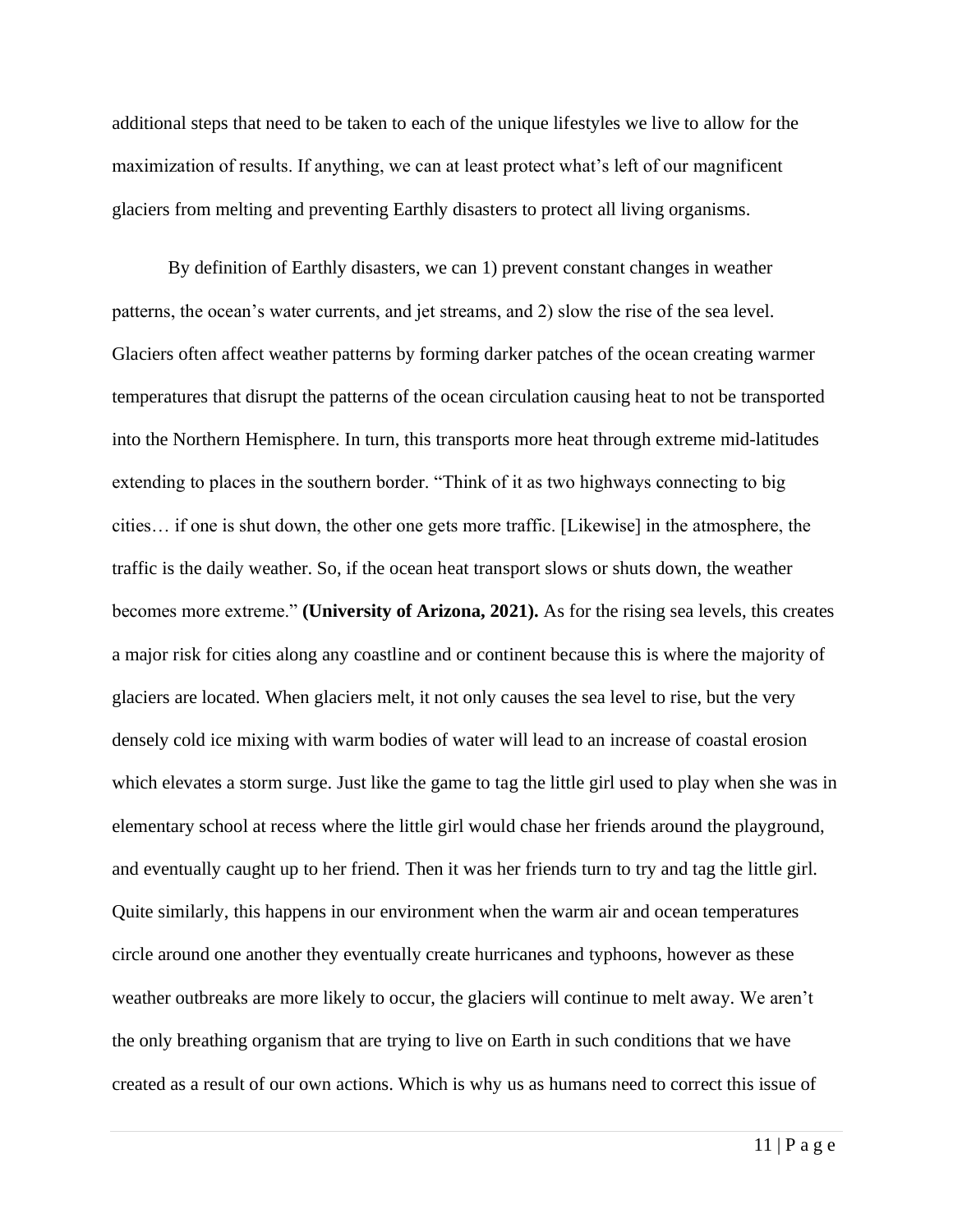melting glaciers sooner rather than later, or else we are going to be experiencing some traumatic changes in both our world and environment.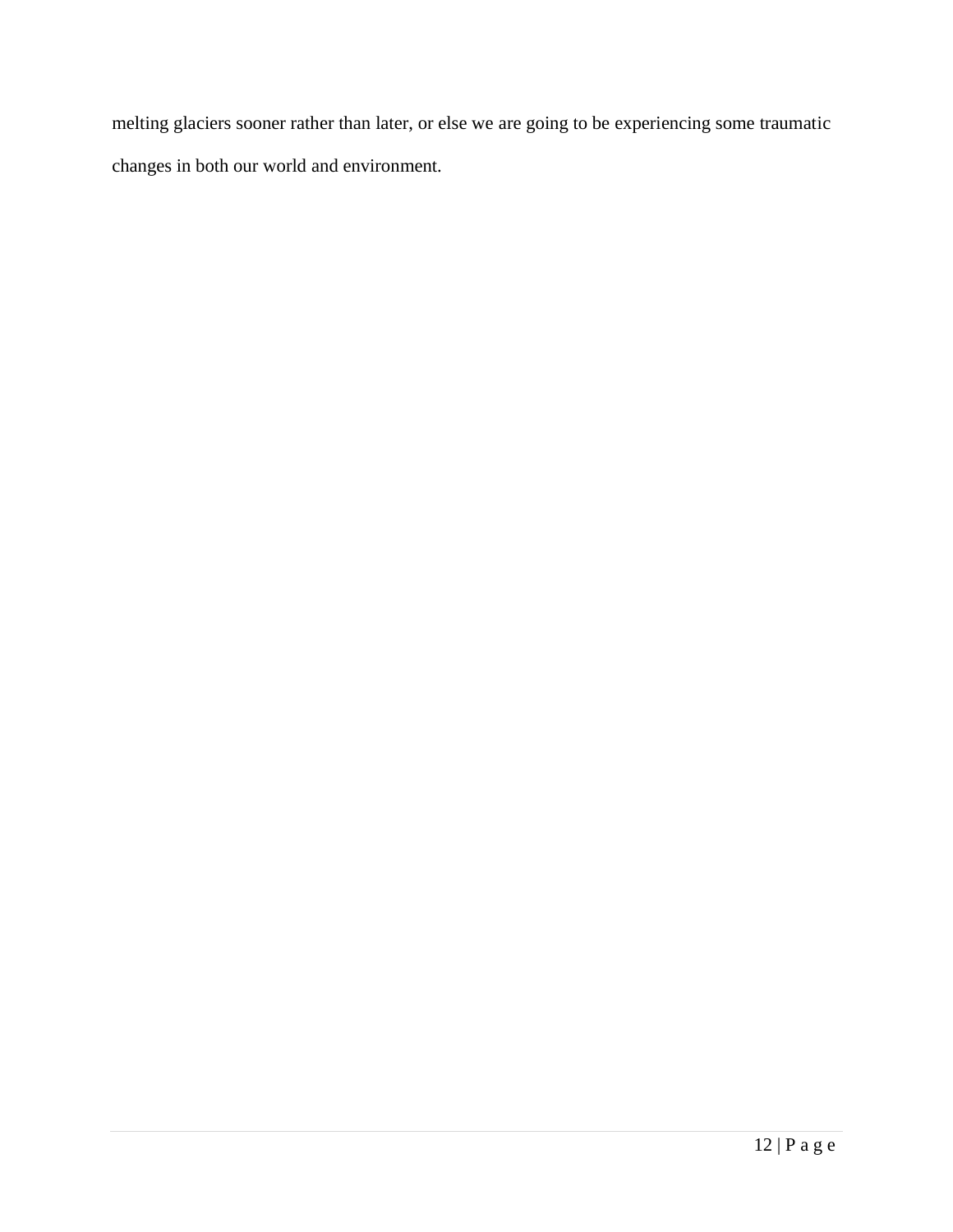## **References:**

*About*. Alan Walker. (2022). Retrieved April 15, 2022, from<https://alanwalker.com/about/>

- *Alan Walker - Different World feat. Sofia Carson, K-391 & Corsak (Lyric Video)*. (2018). *YouTube*. Retrieved April 15, 2022, from<https://youtu.be/m-PJmmvyP10>
- Britannica, T. Editors of Encyclopaedia (2021, April 29). glacier summary. Encyclopedia Britannica.<https://www.britannica.com/summary/glacier>
- Carrington, D. (2015, September 11). *Burning all fossil fuels will melt entire Antarctic ice-sheet, study shows*. The Guardian. Retrieved December 15, 2021, from [https://www.theguardian.com/environment/2015/sep/11/burning-all-fossil-fuels-will-melt](https://www.theguardian.com/environment/2015/sep/11/burning-all-fossil-fuels-will-melt-entire-antarctic-ice-sheet-study-shows)[entire-antarctic-ice-sheet-study-shows](https://www.theguardian.com/environment/2015/sep/11/burning-all-fossil-fuels-will-melt-entire-antarctic-ice-sheet-study-shows)
- Chen, Alice. (2020, October 28). The Causes and Effects of Melting Glaciers. WorldAtlas. Retrieved December 15, 2021, from [https://www.worldatlas.com/articles/what-are-the](https://www.worldatlas.com/articles/what-are-the-effects-of-melting-glaciers.html)[effects-of-melting-glaciers.html](https://www.worldatlas.com/articles/what-are-the-effects-of-melting-glaciers.html)
- Climate Science: Melting triggers more melting. (2012). Nature, 488(7412), 433. [https://doi](https://doi-org.cod.idm.oclc.org/10.1038/488433d)[org.cod.idm.oclc.org/10.1038/488433d](https://doi-org.cod.idm.oclc.org/10.1038/488433d)
- Earth Reminder. (2020, December 27). *How to prevent glaciers from melting?* Earth Reminder. Retrieved December 15, 2021, from [https://www.earthreminder.com/how-to-prevent](https://www.earthreminder.com/how-to-prevent-glaciers-from-melting/)[glaciers-from-melting/](https://www.earthreminder.com/how-to-prevent-glaciers-from-melting/)
- Encyclopædia Britannica. (n.d.). *Arctic fox*. Britannica Academic. Retrieved March 22, 2022, from <https://academic.eb.com/levels/collegiate/article/Arctic-fox/9308>
- Encyclopædia Britannica. (n.d.). Polar bear. Britannica Academic. Retrieved March 22, 2022, from<https://academic.eb.com/levels/collegiate/article/polar-bear/60587>
- Encyclopædia Britannica. (n.d.). Penguin. Britannica Academic. Retrieved March 22, 2022, from <https://academic.eb.com/levels/collegiate/article/penguin/105926>
- Encyclopædia Britannica. (n.d.). Killer whale. Britannica Academic. Retrieved March 22, 2022, from<https://academic.eb.com/levels/collegiate/article/killer-whale/45439>
- Encyclopædia Britannica. (n.d.). Beluga. Britannica Academic. Retrieved March 22, 2022, from <https://academic.eb.com/levels/collegiate/article/beluga/15328>
- Encyclopædia Britannica. (n.d.). Ringed seal. Britannica Academic. Retrieved March 22, 2022, from<https://academic.eb.com/levels/collegiate/article/ringed-seal/63722>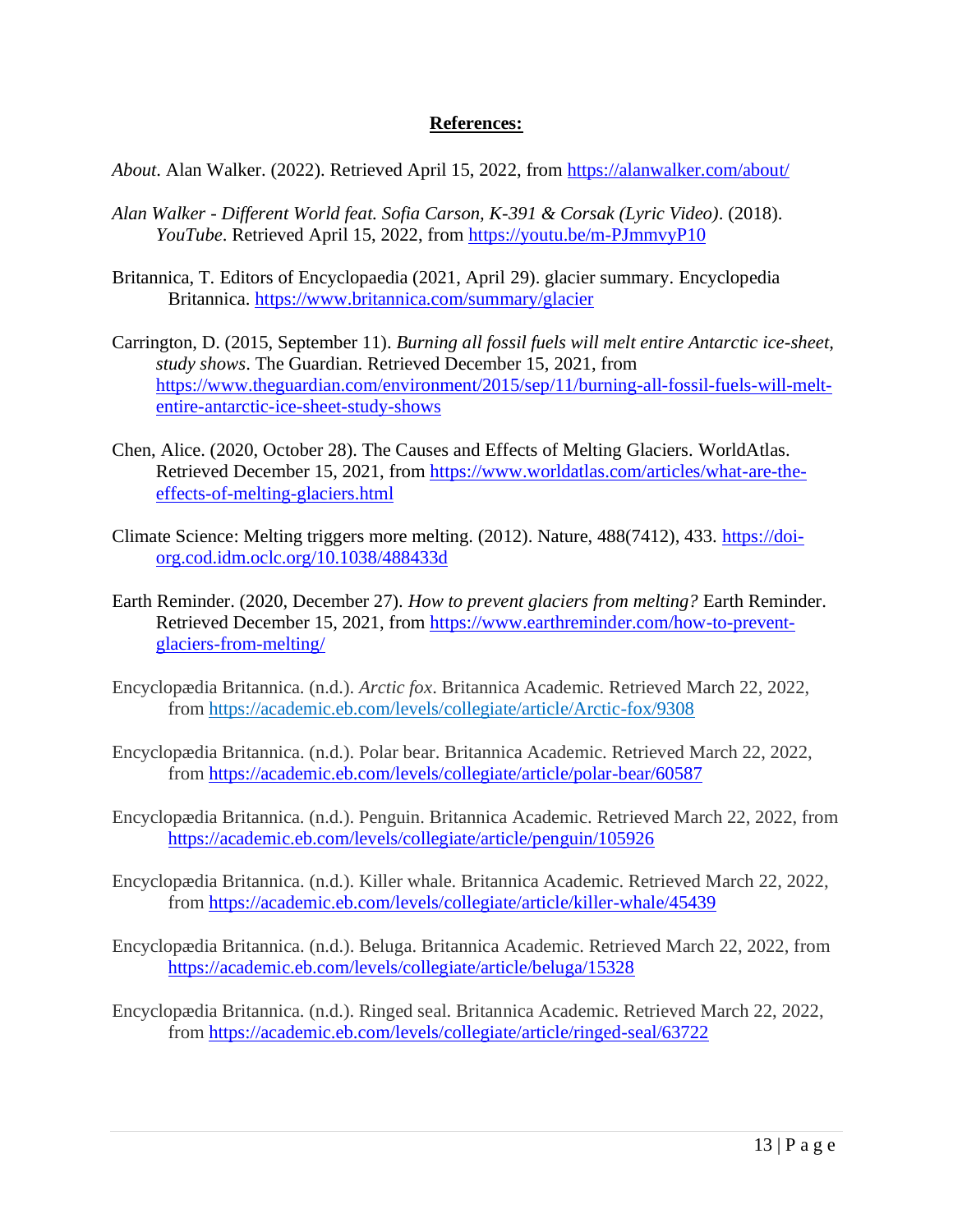- Empa. (2009, October 21). Glacial Melting May Release Pollutants Into The Environment. *ScienceDaily*. Retrieved March 23, 2022 from [www.sciencedaily.com/releases/2009/10/091021100742.htm](http://www.sciencedaily.com/releases/2009/10/091021100742.htm)
- Hancock, L. (2021). *Why are glaciers and sea ice melting?* WWF. Retrieved December 15, 2021, from<https://www.worldwildlife.org/pages/why-are-glaciers-and-sea-ice-melting>
- Harvey, C., & E&E News. (2021, December 3). *As Arctic Sea Ice Melts, Killer Whales Are Moving In*. Scientific American. Retrieved March 23, 2022, from [https://www.scientificamerican.com/article/as-arctic-sea-ice-melts-killer-whales-are](https://www.scientificamerican.com/article/as-arctic-sea-ice-melts-killer-whales-are-moving-in/#:~:text=These%20animals%20are%20adapted%20to,to%20crunch%20through%20the%20ice)[moving-in/](https://www.scientificamerican.com/article/as-arctic-sea-ice-melts-killer-whales-are-moving-in/#:~:text=These%20animals%20are%20adapted%20to,to%20crunch%20through%20the%20ice)
- Kieren. (2022, January 22). *Are Arctic Foxes Endangered? How Can We Help Them?* Polar Guidebook. Retrieved March 23, 2022, from [https://polarguidebook.com/are-arctic-foxes](https://polarguidebook.com/are-arctic-foxes-endangered/)[endangered/](https://polarguidebook.com/are-arctic-foxes-endangered/)
- Liao, K. (2019, December 3). *Emperor Penguins Are Marching to Extinction at Current Emissions Levels*. Audubon. Retrieved March 23, 2022, from [https://www.audubon.org/news/emperor-penguins-are-marching-extinction-current](https://www.audubon.org/news/emperor-penguins-are-marching-extinction-current-emissions-levels#:~:text=For%20Emperor%20Penguins%2C%20the%20primary,for%20breeding%20and%20raising%20chicks)[emissions-levels](https://www.audubon.org/news/emperor-penguins-are-marching-extinction-current-emissions-levels#:~:text=For%20Emperor%20Penguins%2C%20the%20primary,for%20breeding%20and%20raising%20chicks)
- Lupro, M. M. (2011). Inconvenient Truth, An. In C. W. Allin (Ed.), *Encyclopedia of Environmental Issues, Revised Edition*. Salem Press. <https://go.openathens.net/redirector/cod.edu?url=online.salempress.com>
- Murphy, R. P. (2009). Economics of global climate change. In S. I. Dutch (Ed.), *Encyclopedia of Global Warming*. Salem Press. <https://go.openathens.net/redirector/cod.edu?url=online.salempress.com>
- National Snow and Ice Data Center. (2021). *The Life of a Glacier*. The Life of a Glacier | National Snow and Ice Data Center. Retrieved December 15, 2021, from <https://nsidc.org/cryosphere/glaciers/life-glacier.html>
- National Snow and Ice Data Center. (2020, March 16). *Where are glaciers located?* National Snow and Ice Data Center. Retrieved December 15, 2021, from <https://nsidc.org/cryosphere/glaciers/questions/located.html>
- NOAA. (2021, February 26). *How does sea ice affect global climate?* National Ocean Service. Retrieved December 15, 2021, from [https://oceanservice.noaa.gov/facts/sea-ice](https://oceanservice.noaa.gov/facts/sea-ice-climate.html)[climate.html](https://oceanservice.noaa.gov/facts/sea-ice-climate.html)
- NOAA National Centers for Environmental Information, State of the Climate: Global Climate Report for May 2021, published online June 2021, retrieved on December 15, 2021 from <https://www.ncdc.noaa.gov/sotc/global/202105>